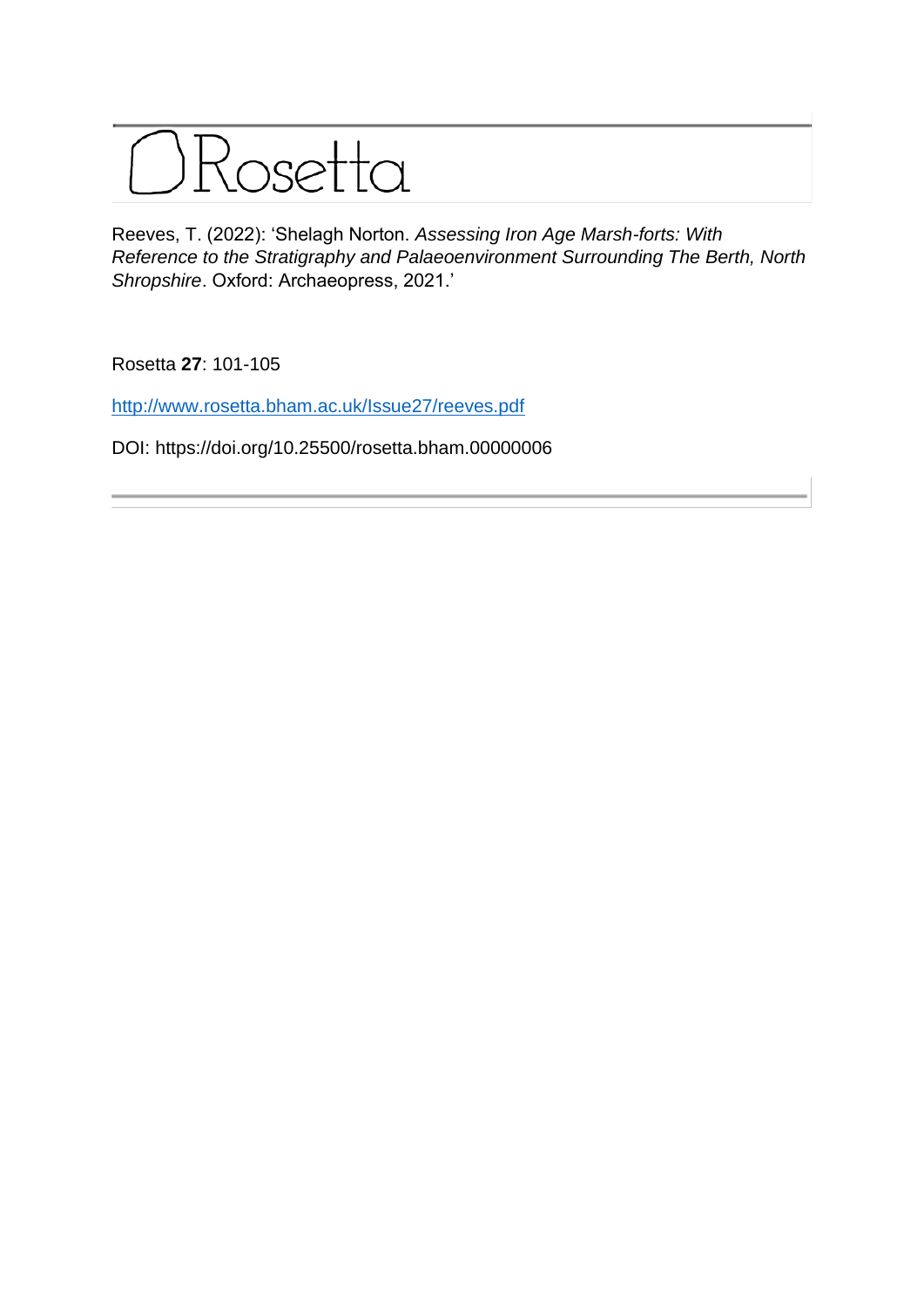## **Shelagh Norton.** *Assessing Iron Age Marsh-forts: With Reference to the Stratigraphy and Palaeoenvironment Surrounding The Berth, North Shropshire***. Oxford: Archaeopress, 2021. i, 211. ISBN 9781789698633 £38.00 (Pbk). E-ISBN 9781789698640 £16.00 (E-Book).**

*Theodore Reeves* (University of Birmingham)

The category of marsh-forts, a sub-set of Iron Age hillforts, has become more commonly accepted within the archaeological lexicon since the publication of work at Sutton Common (Van de Noort et al. 2007). Despite this, however, no holistic study has been conducted to determine what is meant by the term. Norton's contribution begins to address this exciting new topic, encompassing both the monumentality of hillforts and the mystery of prehistoric wetlands. As such it provides a useful starting point for addressing this relatively new classification.

Norton approaches the subject systematically, in three stages from national to local focus. The opening chapters establish the current setting of marsh-forts within Iron Age and hillfort studies (Chaps. 1 & 2). Identifying some of the issues with hillfort studies, in particular, Norton acknowledges an opportunity to develop new terminology that is more nuanced to enable a better understanding of these sites.

Beginning with an examination of marsh-forts in their landscape context (Chap. 4), Norton establishes a criteria for marsh-forts based on Sutton Common. From this site, Norton identifies seven characteristics: large size, a wetland location, 'unusual' morphology, a Middle Iron Age chronology, discontinuous use, a pastoral economy and a non-domestic function (p.35). These criteria are then applied in a 'tick-box' methodology to a total of fifty-four sites in England and Wales currently defined as marsh-forts, valley-forts or low-lying forts, compiled from various sources (p.35-7). From this, four groups have been created with varying similarities to Sutton Common, the last of which comprises sites that are considered too different to be considered part of the classification.

101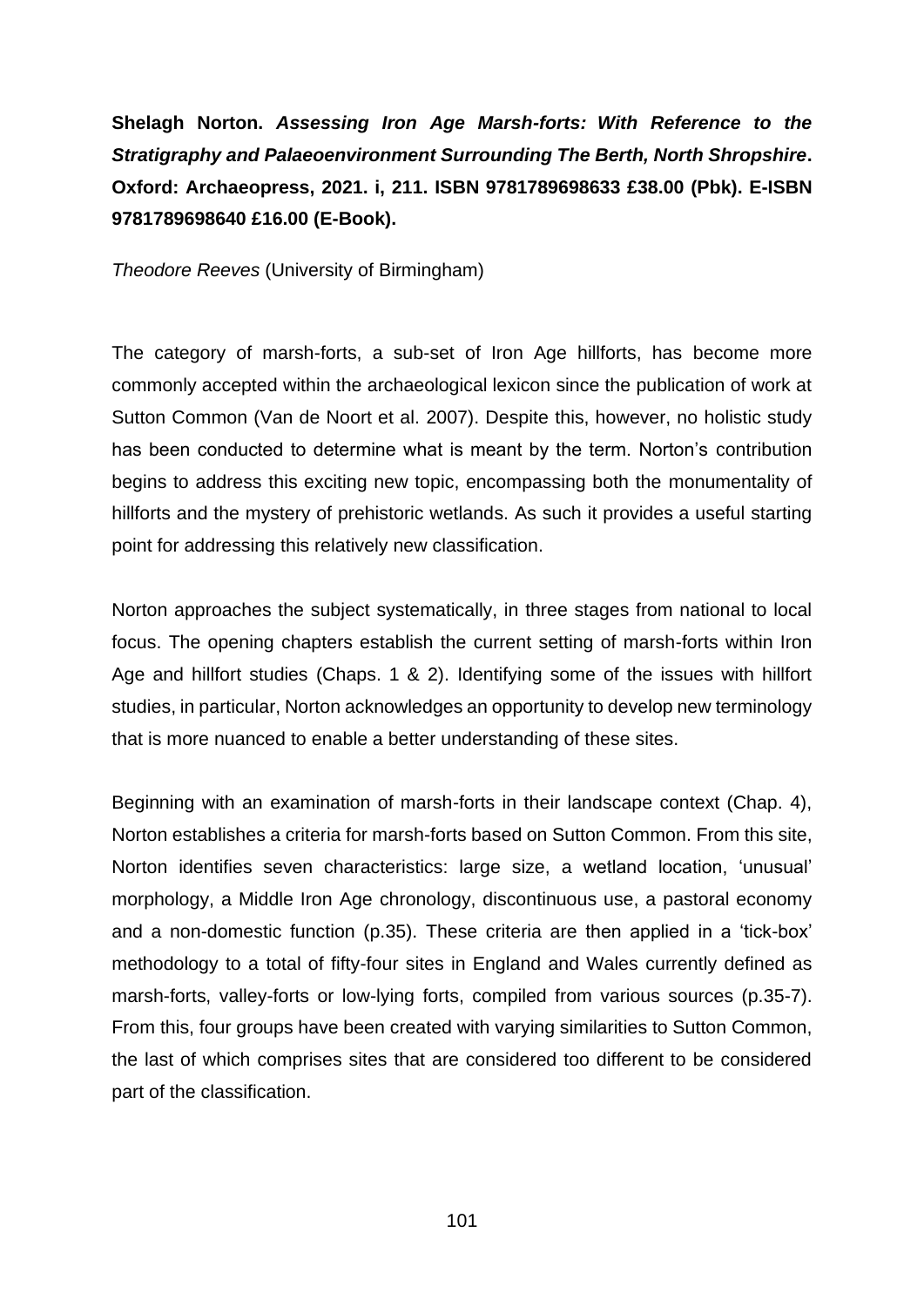The examination of this relatively new and poorly defined classification is much needed. Its application thus far has been largely simplistic and descriptive. In general terms, it has been used to describe a class of hillforts that do not conform to the existing criteria. Marsh-forts are typically low-lying sites (see Historic England 2018). As such, these sites have often been damaged by ploughing, development and other agencies; in contrast to hillforts, the topography of which offers them some protection from this. As often extant archaeological remains sitting on the skyline, hillforts dominate their respective landscapes and have therefore attracted considerably more attention from archaeologists. The resulting tendency has been to group together 'other' sites which do not conform to traditional hillfort criteria, irrespective of the nuances between them. Norton's work has attempted to rectify this shortcoming.

The approach she has adopted is logical; working from the known to the unknown. However, by asserting that Sutton Common 'defines the site-type' (p. 14), Norton follows an inductive approach that does not fully reflect the full breadth of nuance among these sites. Inductive reasoning is best summarised as 'observing data, noticing common features of the data, and then generalising that unobserved members of a particular class have the same features as the observed members' (Salmon 1976: 376). Norton's use of this approach follows a similar pattern that occurred in hillfort studies more broadly, resulting in the dependency on the likes of Danebury and Maiden Castle. Although the publication of Sutton Common offers the first general acceptance of the term, it is hasty to assume it is representative of the full range of sites. Norton does briefly acknowledge that it is possible to disagree with the criteria but argues that it allows the sites to be 'thought through' (p.37). As previously mentioned, the study provides a useful contribution to our understanding of these sites, however, given that marsh-fort studies as a subset of hillfort studies are still in their infancy, it represents a missed opportunity to adopt a new approach that is better representative of the range of sites.

Having established a new gazetteer of marsh-forts, Norton focuses on those in North Shropshire (Chap. 5), corresponding with an area of wetland that forms a part of the Welsh Marches. Here she examines more closely the physical and archaeological landscapes surrounding eight potential 'marsh-fort' sites. Providing a detailed picture of the region's geological and hydrological landscape as well as an introduction to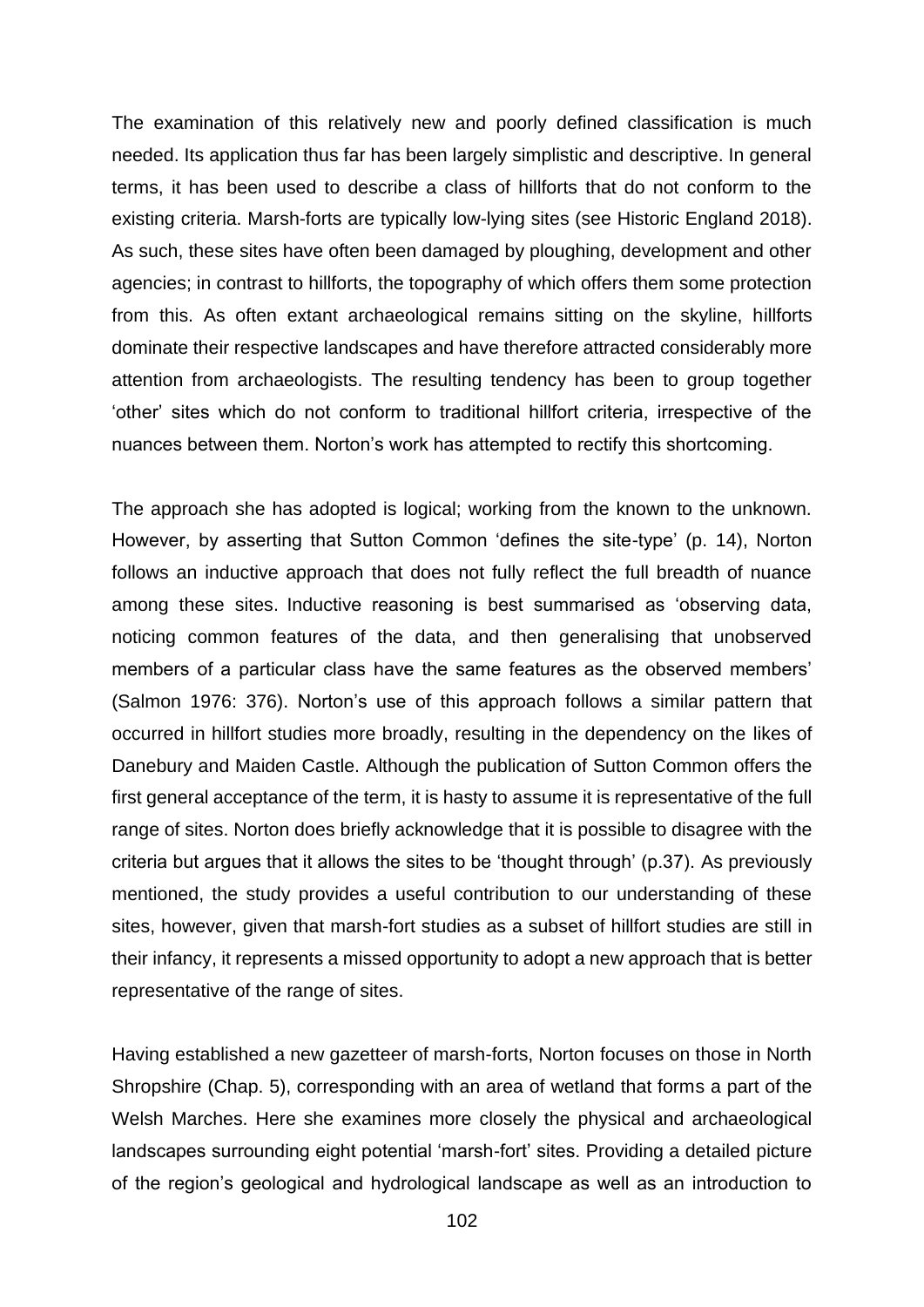wetland development, Norton provides a comprehensive guide to the setting of these sites which is both clear to those less familiar with wetland landscapes, but with sufficient detail to provide a useful resource to the more specialised reader. Via a summary of settlement and enclosure types and some background to Iron Age society, the reader is then led into the examination of each of the eight sites. Each covers a description of the size, morphology and location of the site, its phasing, palaeoenvironment, and some concluding remarks which attempt to cover the function of the site and its relation to the criteria determined from the Sutton Common site. Discussion varies slightly depending on the availability of previous literature, but it nonetheless provides a useful resource for future examination of these sites through its compilation of information alone. This is accompanied by a plethora of colourful images: GIS-produced plans representing topography, geology, and nearby contemporary Historic Environment Records; as well as, satellite imagery and photographs of earthwork morphology and site surroundings taken by the author; all of which help the reader to visualise and so understand these sites.

Chapters 6 to 8 then focus on the Berth, one of the sites identified in the previous chapter. Progressing from macro to micro-scale investigative techniques, Norton first examines the socio-economic context of the site within the Upper Perry river valley and North Shropshire Plain (Chap. 6). This includes a detailed examination of the archaeological evidence of not just the Berth site, but other Iron Age sites in the local area as well. The examination of the Berth includes both desk-based research and field observations; the former of which includes the drawing together of the archive from Gelling's work at the site in the 1960s, much of which had been believed lost and is still largely fragmentary. She then moves on to a comprehensive examination of the development of the Late Glacial landscape (Chap. 7) and the Holocene environment (Chap. 8) of the Berth, using the results from coring and multi-proxy palaeoenvironmental analysis respectively. Both of these demonstrate a sound methodology and produce a detailed picture of the development of the landscape. Chapter 8 is particularly extensive and provides a sound understanding of the environmental conditions when the Berth was constructed. Despite this, however, some of the conclusions drawn in Chapter 9 feel a little too broad with many factors considered in light of interpretations made at Sutton Common rather than by their own merit.

103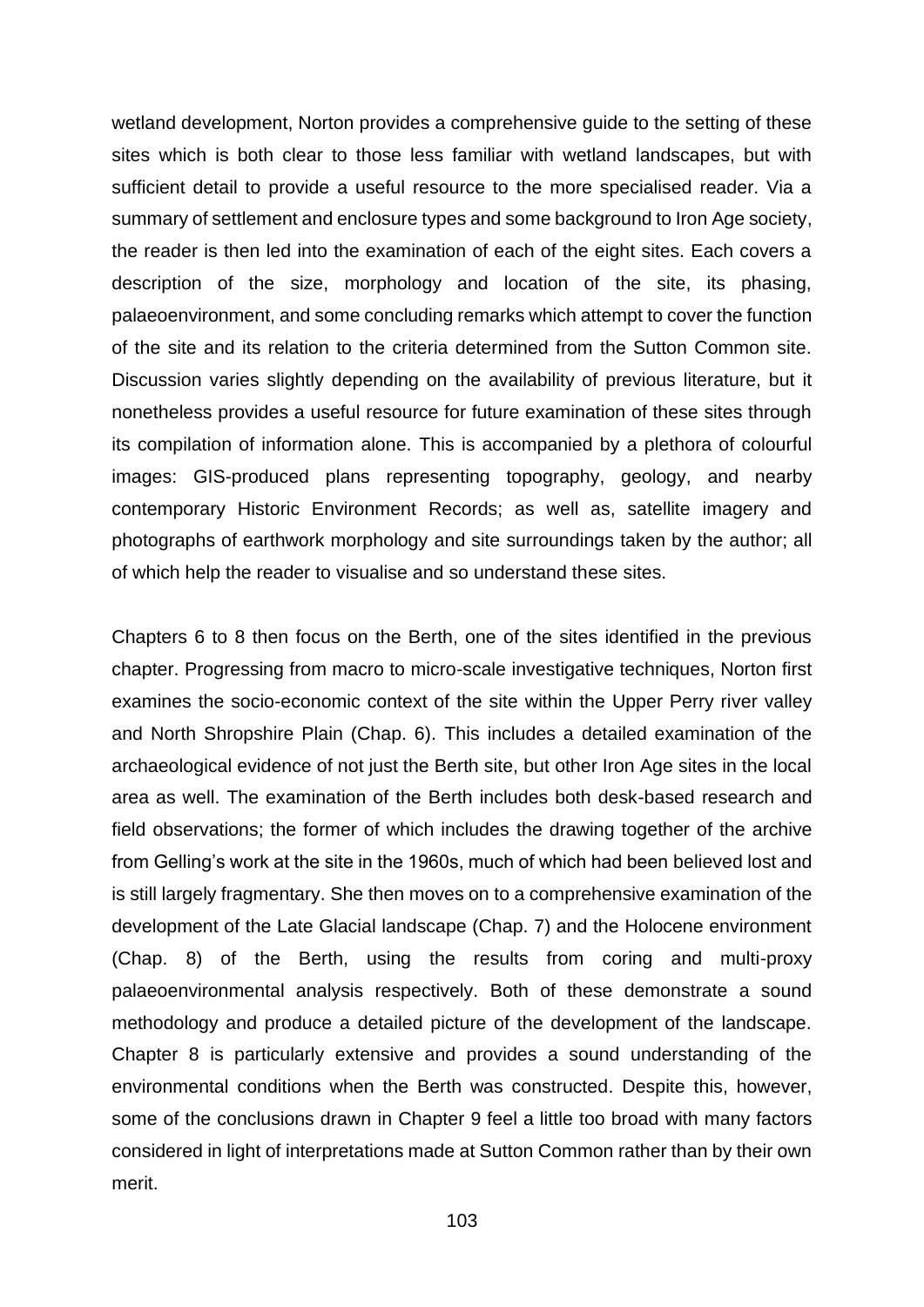Norton's presentation of marsh-forts is both comprehensive and interesting, from the snippets of poetry that head each chapter to the extensive use of GIS-produced imagery which helps to illustrate the setting of these sites and the detailed discussion in-between. The breadth of different factors which is covered in the discussion too is admirable. Norton's work is centred around an acceptance of Sutton Common as *the* archetypal marsh-fort, lacking a more critical approach. As a result, it has adopted a line of inductive reasoning which does not recognise the diversity of characteristics at the less comparable sites. This book provides a useful starting point for discussions about marsh-forts as a class of archaeological site, although further work is warranted to explore other potential sites that do not fit the 'Sutton Common'-model.